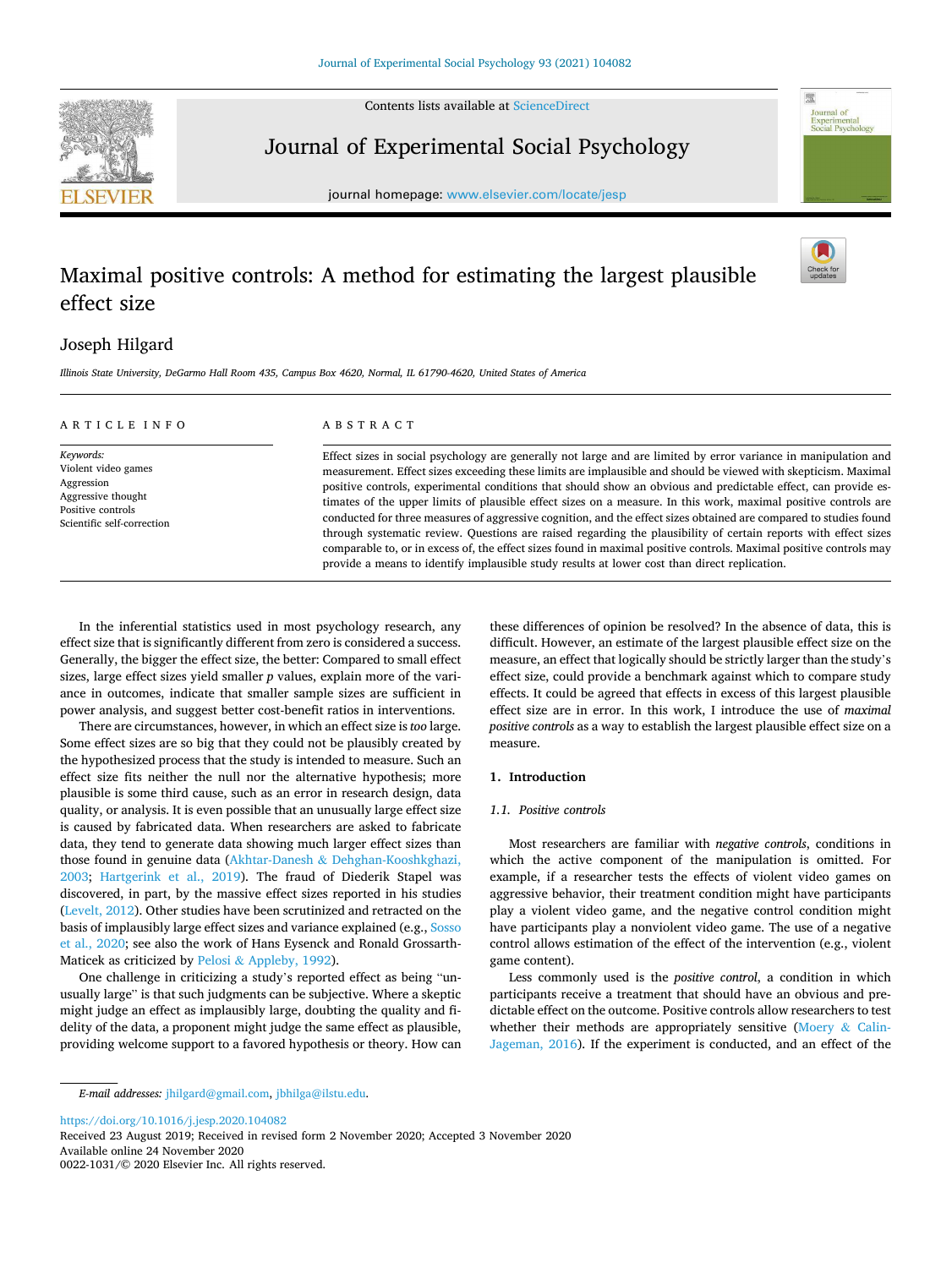positive control is not observed, it suggests that there may be some flaw in the methods or measures. For example, a biologist might include in her assay a sample with a known quantity of the element she hopes to detect. If the other samples come up blank, but the positive control provides the correct reading, she can rule out equipment failure as an alternative explanation; the experimental samples are truly devoid of the expected element. On the other hand, if the element is not detected in the positive control sample, then she knows something is wrong with her measurements. Similarly, in a psychological experiment, a participant might first use a question to rate some obvious examples before rating the more nuanced stimuli of research interest. For example, a participant might first rate the naturalness of "a plastic toy model of a car" and "a tree growing on a mountain peak that has never been visited by humans" before rating the naturalness of spring water with added minerals ([Rozin, 2006](#page-8-0)). If these positive control questions fail to show the anticipated large effect, it suggests a problem: perhaps participants are misunderstanding the question or withholding effort, or perhaps there has been some error in data analysis.

Although the use of positive controls in psychology is still in its infancy, one novel application is the use of positive controls in replication studies as a way to check the quality of the data collection. For example, when [Moery and Calin-Jageman \(2016\)](#page-8-0) attempted to replicate the effects of exposure to organic food on prosocial behavior, they collected a test of the retrospective gambler's fallacy, an effect found to be replicable in previous large-sample, multi-site work. Although they could not replicate the effect of organic food stimuli on prosocial behavior, they did replicate the retrospective gambler's fallacy. The success of the positive control suggested that the failure to replicate the effect of organic food on prosocial behavior was not due to some broader issue with participant inattention or errors in data analysis.

Positive controls can be selected to anticipate a small, medium, or large effect size. Here I propose *maximal positive controls*, a class of positive control designed to find the largest plausible effect sizes on a given measure by minimizing sources of error variance. When a maximal positive control is easier to collect than a full-fledged replication, the collection of a maximal positive control can provide a costeffective way to inspect the plausibility of a result.

### *1.2. Maximal positive controls*

An experiment is typically designed to test whether some manipulation influences some outcome. If there is such an effect of the manipulation, rarely does it account for all the variance in the outcome, as even the strongest relationship is often attenuated by measurement error. Indeed, not every experiment yields significant results: Often there is no association, or the association is undetectably small. A maximal positive control makes the association as big as possible. Reported effect sizes exceeding this "big as possible" threshold may be in error.

Let us consider two ways to think about an experiment's effect size. First, we might think of the effect size as describing the ratio of variance between groups (variance explained) to variance within groups (error variance). In this context, an exceedingly large effect size indicates an unusually large difference between groups or an unusually small amount of variance within groups.

A second way to think about an experiment's effect size is to think of an experiment as being like a path model. A participant receives (or does not receive) some manipulation, which should influence some internal state of the participant, which is hypothesized to influence the participant's behavior or self-reports. Viewed as a path model, each process in this causal chain is one path between variables: from the manipulation to the internal state, and from the internal state to the dependent variable. Because the magnitude of each path is almost always less than a perfect 1.0, each step in the causal chain will have less and less explained variance and more and more error variance.

To increase variance between groups, a researcher could use stronger

manipulations, test more obvious processes, or remove some steps from the causal chain. Suppose we are conducting an experiment testing how the persuasiveness of an essay is influenced by the author's credentials. Participants read an essay arguing in favor of some policy, and the essay is labeled as coming from either the social science department of a prestigious university (strong credential condition) or a layperson's Facebook page (weak credential condition). We could increase the effect size in several ways. First, we could increase the strength of the credential manipulation by labeling the essay with still more (and still less) credible sources. Second, we could confound together multiple factors that should influence the essay's persuasiveness: In addition to manipulating the credentials, we could also manipulate its quality of presentation and logical coherence of arguments, reasoning that the combined effect of all three factors should be strictly greater than the effect of credentials alone. Third, we could remove steps from the causal chain or replace weaker causal processes with stronger causal processes. For example, we could ask participants to indicate the perceived strength of the author's credentials, removing the causal steps in which the author's argument influences (or fails to influence) the participant's opinion.

To reduce variance within groups, one might ask all participants to make the same response. While this might not be particularly enlightening for questionnaire data, it can be interesting when examining behavior in some task. For example, a research report described an experiment in which participants played a video game for five minutes as a heroic or villainous avatar, then aggressed against another person by pouring them an amount of hot sauce to eat (Yoon & [Vargas, 2014](#page-9-0)). The variance within condition seemed remarkably small for a process as potentially messy and unpredictable as pouring hot sauce without the aid of a pipette. A follow-up study explicitly instructed participants to all pour the same amount of hot sauce ([Hilgard, 2019](#page-8-0)). The standard deviation of these deliberately-similar pours was greater than the reported standard deviation of pours from participants given no such instructions. This suggested that there was some error in the original research.

In studying the literature on aggressive cognition, I have seen some reported results that are of surprising magnitude. Let us apply the approach of maximal positive controls to three measures of aggressive cognition: the story completion task, the word completion task, and the aggressive-emotion Stroop.

#### **2. Study 1: The story completion task**

Aggressive thoughts are expected to cause aggressive behaviors. Studies of possible aggression-inducing stimuli such as violent media often use measurements of aggressive thought as outcomes. It is assumed that increases in measured aggressive thought will predict increases in aggressive behavior, but this predicted mediation is rarely demonstrated in the published literature.

One such rare demonstration of this mediation is provided by [Hasan,](#page-8-0)  Bègue, Scharkow, and Bushman (2013). In this study, participants played a violent or nonviolent game for 20 min a day on three consecutive days. After each gameplay session, their aggressive thoughts and behaviors were measured. Aggressive thoughts were measured using the story completion task, which asks participants to read a story stem and indicate ways in which the story might continue (C. A. [Anderson,](#page-8-0)  [1999a\)](#page-8-0). Participants who expect the stories' characters to behave aggressively are said to have a "hostile expectation bias," an expectation that real-world interactions will end in aggression. Aggressive behavior was measured using the Taylor aggression paradigm, in which participants choose the intensity and duration of a loud, unpleasant noise to be sent to an opponent.

Hasan and colleagues reported a significant effect of violent video games on aggressive behavior, mediated, as predicted, by aggressive thoughts. Moreover, those effects accumulated across testing sessions. By the third day, participants who played a violent game behaved more aggressively  $(d = 1.52$  [0.99, 2.05]) and thought more aggressively  $(d = 1.52$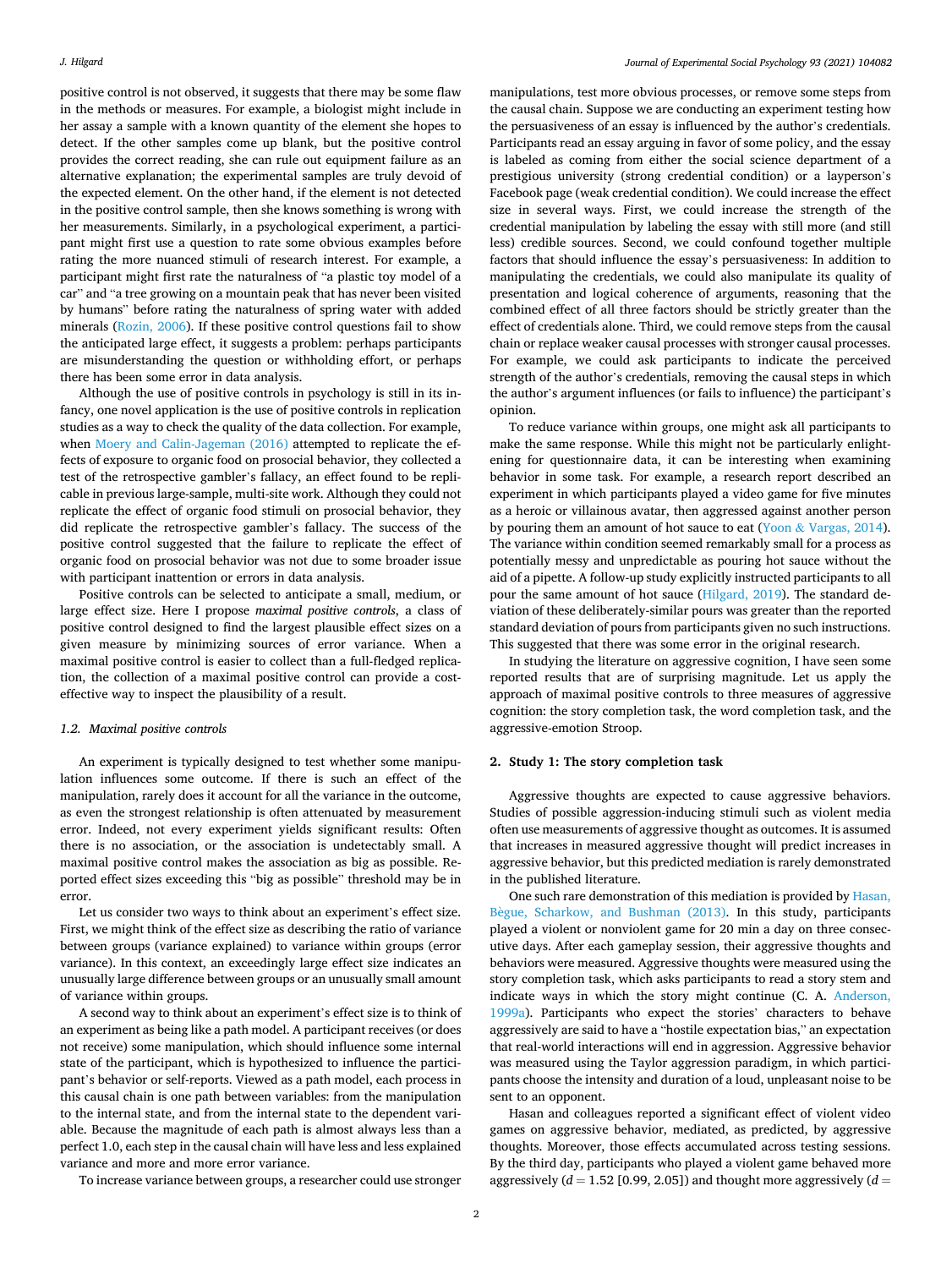3.46 [2.72, 4.21]) than those who played nonviolent racing games. By the third day, random assignment to game explained 77.60% of variance in aggressive thoughts—a remarkable accomplishment for a manipulation lasting 1.4% of the day. Hasan and colleagues report similarly remarkable effects of violent video games on story completion task scores in another article (Hasan, Bègue, & [Bushman, 2012,](#page-8-0)  $d = 1.92$ ) and in a conference abstract (Hasan, Bègue,  $\&$  [Bushman, 2015](#page-8-0),  $d = 2.98$ ).

There is reason to believe these effects are too large to fit the alternative hypothesis. Effects of this size tend to be so large as to be obvious to casual observation. For example, you may have noticed that men tend to be taller than women; this is a large effect of  $d = 1.85$  (Simmons, Nelson, & [Simonsohn, 2013](#page-9-0)). If one hour of violent games divided across three days caused such dramatic changes in aggressive thoughts and behavior, we would notice whenever our friends or students purchased a new violent video game.

Effects in social psychology are typically much more subtle, averaging  $d = 0.4$  and rarely exceeding  $d = 1$ . On average, they explain 10% or less of variance (Richard, Bond, & [Stokes-Zoota, 2003\)](#page-8-0). In metaanalysis, the effects of video games on similar measures of aggressive cognition explain about 6% of the variance, on average [\(Anderson et al.,](#page-8-0)  [2010; Greitemeyer](#page-8-0) & Mügge, 2014). It is therefore highly unusual that this one factor should explain 78% of the variance, particularly when one might expect scores to be influenced by measurement error, personality, or unique experiences taking place between sessions outside the study. Additionally, there should be variance due to stimulus: the story completion task consists of three different scenarios, counterbalanced across participants. If some scenarios elicit more aggressive responses than others, averaging across scenarios as [Hasan et al. \(2013\)](#page-8-0)  did will fold these effects of scenario into the error variance.

The article has had noticeable influence in aggression research. It has been cited more than a hundred and fifty times, has been included in three meta-analyses [\(Bushman, 2016](#page-8-0); [Calvert et al., 2017; Greitemeyer](#page-8-0)  & [Mügge, 2014](#page-8-0)), and was cited in the current APA policy statement on violent video games ([American Psychological Association, 2015\)](#page-8-0). Given this influence, a double-check could be valuable.

To conduct a direct replication of this work would have been prohibitively expensive, given that participants would need to return to the laboratory for three consecutive days. Instead, I checked the plausibility of these results by using a maximal positive control to estimate the largest plausible effect size on the story completion task. Rather than closely replicating the methods of the original study to try to estimate the precise causal effect of video game violence on story completion task scores, this approach instead uses deliberately dissimilar methods to estimate the largest plausible effect size on the story completion task.

In the original study, participants were asked to indicate how *a normal person* might behave in the story completion task scenarios. The causal process is presumed to be roughly as follows: Participants play the video game, experiencing the game's content. The game's content influences the participants' perceptions of how people generally behave (e.g., by activating aggressive schemas or teaching a hostile expectation bias). The participant's hostile expectation bias influences their responses on the story completion task.

In the present study, participants were asked to indicate how *the video game character* might behave in the task's scenarios. This simplified the causal process: Participants watched a video, experiencing the video's content. They then reported their experience of the video's content on the story completion task. This removed the step in which the game's content was expected to subtly influence the participant's social schema—an effect which, if it exists, should be of moderate size. Where [Hasan et al. \(2013\)](#page-8-0) studied a subtle adjustment of social schemas through media influence, I studied a straightforward demand. This obvious manipulation indicated what might be, roughly, the largest effect one could expect on this measure.

#### *2.1. Method*

Planning for precision suggested a target sample size of approximately 50 per condition for a desired confidence interval width of 0.5 units of *d*. Participants were 142 college undergraduates (29 males, 113 females) participating for partial course credit. Simulations conducted after the experiment found that this sample size had 80% one-tailed power to detect a difference between that reported in [Hasan et al.](#page-8-0)  [\(2013\)](#page-8-0) and an effect size in maximal positive control as large as  $\delta = 2.75$ ; see the supporting materials for code. Most participants were White (66%), with an additional 22% identifying as Black, 1% as Asian, and 10% as another ethnicity. 24 participants identified as Hispanic. Participants came into the lab and were seated at a Qualtrics survey. Participants were warned that that they might view an objectionable or disturbing video; all provided informed consent (Illinois State University ethics board approval number IRB-2018-1144025).

Participants were randomly assigned to view one of three videos. In the violent condition, participants watched gameplay footage from *Grand Theft Auto V* (*GTAV*). In this video, the character Michael enters a strip club, shoots all the patrons and dancers to death, kills the cashier while she begs for her life, then goes outside into the street and engages the police in a prolonged shootout. I used this stimulus instead of the violent games from [Hasan et al. \(2013\)](#page-8-0) (*Condemned 2, Call of Duty 4, The Club*) because the character is obviously antisocial rather than following military orders or acting in self-defense. In the racing control condition, participants watched gameplay footage of *DiRT 2*, one of the nonviolent games used in the control condition of [Hasan et al. \(2013\)](#page-8-0). In this video, a man drives a 4-wheeler around a race track and performs stunts. In the peaceful control condition, participants watched gameplay footage from *Heavy Rain*. In this video, the character Ethan works at his drafting table, drawing an architectural sketch for a house. I added this condition because I was curious if this would yield even lower story completion scores than the racing control. Participants were instructed that they would "write what that video game character might do in a social situation" and that "There are no right or wrong answers. Just try to get a sense of the character and how they might act."

Following the video, participants performed the story completion task. Participants read three scenarios featuring the character from the video. In one, the character is rear-ended after stopping at a traffic light. In another, the character tries to persuade a friend to join him on a beach vacation. In a third, the character receives very poor service at a restaurant. Participants were asked to supply 20 completions total across three categories: things the character might do or say, things the character might think, or things the character might feel. These story stems are typical of the measure and are the same ones used in [Hasan](#page-8-0)  [et al. \(2013\).](#page-8-0) Qualtrics automatically piped in the name of the character from the video.

Five research assistants coded the responses using the materials provided by C. A. [Anderson \(1999a\).](#page-8-0) Instead of a dichotomous "not aggressive/aggressive" rule as in the original materials, responses were scored on a 1–7 scale from "not at all aggressive" to "highly aggressive" as performed by [Hasan et al. \(2013\)](#page-8-0) (Hasan, personal correspondence, Oct 12, 2017). Coders rated each response on its own, blind to the participants' condition or other responses. Coders were discouraged from consulting each other about ambiguous cases, which can artificially increase intercoder reliability. Each provided response was scored as the average of coders' ratings. Scores were then averaged within each category (do or say, think, feel), then averaged within scenario, then averaged within subject.

To prepare the research assistants for coding, I held a training session in which we coded 27 randomly-selected responses together and discussed any differences of coding. Some research assistants were initially inclined to rate negative, non-aggressive feelings like "anxious" or "bad" as aggressive, but training corrected this tendency.

All data, materials, and code for this study and the following studies are available at [https://osf.io/7um6d.](https://osf.io/7um6d) I report all measures,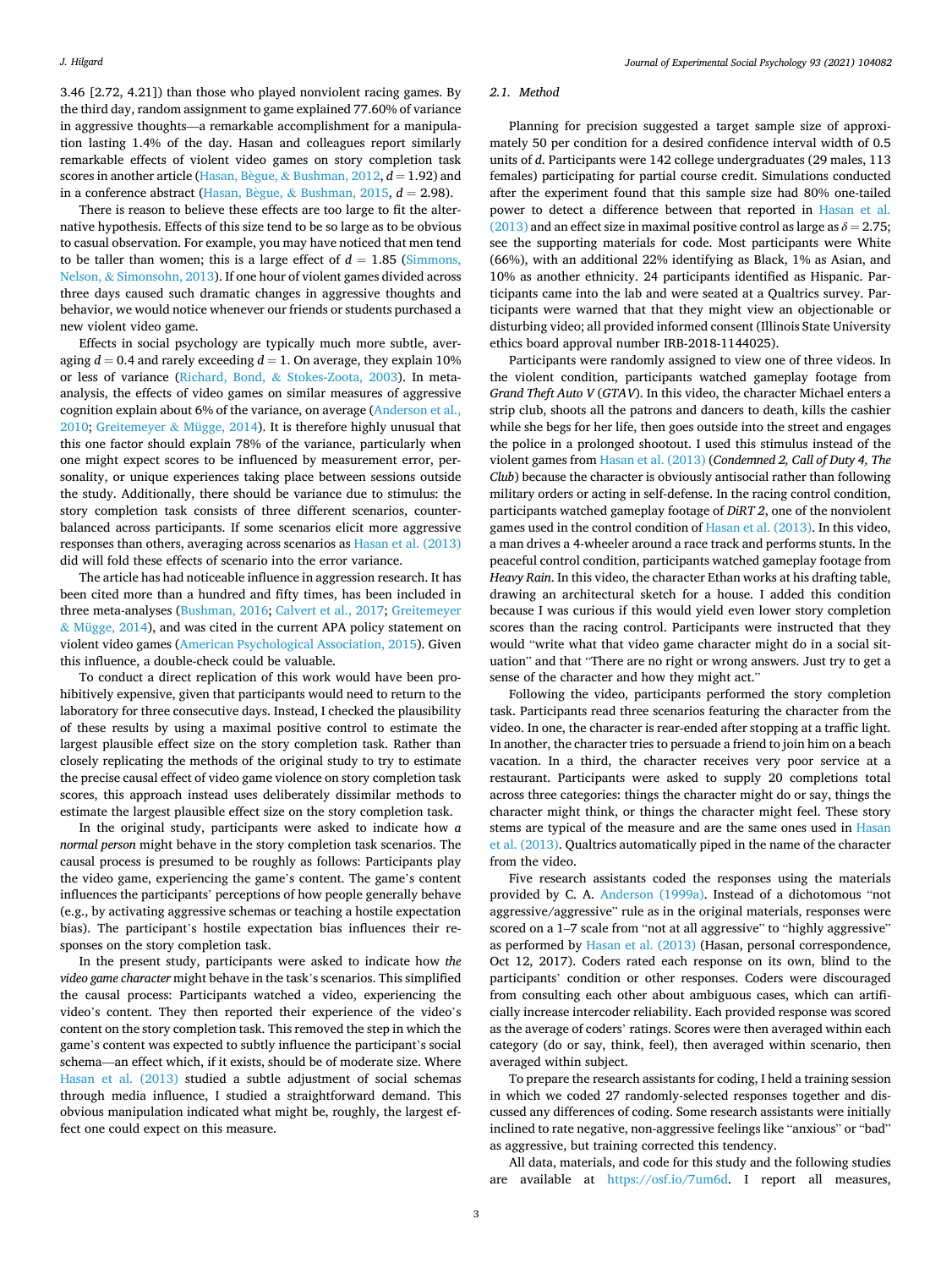manipulations and exclusions. Sample size was determined in advance of any data analysis.

#### *2.2. Analysis*

I calculated the effect size as pairwise standardized mean differences between each condition. I did the same for the Day 3 data from [Hasan](#page-8-0)  [et al. \(2013\)](#page-8-0) using raw data provided by the first author. I then compared the two effect sizes.

#### *2.2.1. Intercoder reliability*

Coders' scores showed excellent relative average consistency at the level of individual responses (ICC3 $k = 0.97$ ). This consistency suggests minimal introduction of error and little attenuation of the effect size due to intercoder error.

#### *2.2.2. Effects of scenario*

A multilevel model with condition and scenario as fixed effects and participant as random effect was fit using the lme4 package ([Bates,](#page-8-0)  [Maechler, Bolker,](#page-8-0) & Walker, 2015). This found significant effects of condition ( $\chi^2(2) = 71.40, p < .001$ ), scenario ( $\chi^2(2) = 6.63, p = .036$ ), and a Condition  $\times$  Scenario interaction ( $\chi^2(2)=62.00, p<.001$ ). Participants provided the least aggressive completions in the peaceful control condition, more aggressive completions in the racing control condition, and the most aggressive completions in the violent condition. Participants also provided the least aggressive completions in the beach vacation scenario, more aggressive completions in the restaurant scenario, and the most aggressive completions in the car accident scenario. These effects interacted such that the differences between scenarios were larger in conditions with more aggressive characters.

#### *2.2.3. Comparisons to data from [Hasan et al. \(2013\)](#page-8-0)*

Means and standard deviations in the present data and in that of [Hasan et al. \(2013\)](#page-8-0) are presented in Table 1. Individual participant scores are plotted in [Fig. 1](#page-4-0). The data from Hasan et al. show substantial separation of means and small standard deviations around those means, an effect of  $d = 3.46$  [2.72, 4.21]. In the present data, the means were all much closer to 1, even for the violent-character condition. The SDs were also smaller, perhaps due to floor effect.

# *2.2.4. Comparing the effect sizes*

Contrasting the violent condition against the racing control condition in the present data yielded an effect size  $d = 1.71$ , 95% CI [1.24, 2.18]. By contrast, the effect size reported in [Hasan et al. \(2013\),](#page-8-0) day 3, was more than twice as large,  $d = 3.46$  [2.72, 4.21].

The statistical significance of this difference can be tested with a *t*test. The numerator is the difference between effect size estimates, and the denominator is a function of the standard errors and sample sizes of each effect size estimate. Because the two studies have different sample sizes, and thus, different standard errors, I used Welch's *t*-test, which is more reliable when the two samples have different standard errors. A one-tailed test was used given my hypothesis that the effect size would be larger in [Hasan et al. \(2013\)](#page-8-0) than in the present data. The difference was statistically significant, *t*(108.67) = 5.66, *p <* .001.

Returning to the present data, the racing control condition provided more aggressive story completions than the peaceful control control

**Table 1**  Descriptive statistics of the current data and that of [Hasan et al. \(](#page-8-0)*2013*)*.* 

| Dataset    | Condition       | м    | SD   | N  |  |
|------------|-----------------|------|------|----|--|
| My data    | PeacefulControl | 1.35 | 0.19 | 48 |  |
| My data    | RacingControl   | 1.67 | 0.28 | 47 |  |
| My data    | Violent         | 2.48 | 0.61 | 47 |  |
| Hasan data | RacingControl   | 2.54 | 1.12 | 35 |  |
| Hasan data | Violent         | 5.84 | 0.81 | 35 |  |
|            |                 |      |      |    |  |

condition,  $d = 1.32$ , 95% CI [0.87, 1.76]. Contrasting the violent condition against the peaceful control condition yielded a larger effect size of *d* = 2.51, 95% CI [1.97, 3.04]. Nevertheless, a one-tailed Welch's *t*test found that the effect reported by [Hasan et al. \(2013\)](#page-8-0) was larger still,  $t(118.52) = 2.94, p = .002.$ 

Across the three conditions in the current study, random assignment to condition explained  $R^2$  = 59.30% of the variance in story completion task scores. In the data from [Hasan et al. \(2013\)](#page-8-0), random assignment to condition explained  $R^2$  = 77.60% of variance in story completion task scores.

#### *2.3. Other concerns about [Hasan et al. \(2013\)](#page-8-0)*

It is typical to test for hypothesis-awareness and failures of deception in studies such as these. Researchers are concerned that participants may realize that the game is expected to influence their behavior, or that they are not actually sending unpleasant stimuli to a real person, or that their behavior is being monitored and judged, all of which may lead to attempts to thwart the hypothesis.

I have found it to be difficult to routinely deceive participants; in a single-session experiment, up to 25% of participants might not be deceived ([Hilgard, Engelhardt, Rouder, Segert,](#page-8-0) & Bartholow, 2019). However, Hasan and colleagues did not report a single savvy participant despite repeated presentation of a violent video game followed by the story completion task and the Taylor aggression paradigm. Under these conditions, it seems probable that at least one subject might suspect that the study is about the effects of violent video games on aggression and not "the effects of brightness of video games on visual perception" ([Hasan et al., 2013,](#page-8-0) p. 225).

# *2.4. Systematic review*

As an additional check, it is useful to consider what effect sizes are typically observed on the story completion task. I performed a systematic review and meta-analysis of experiments using the story completion task. I searched PsycINFO, PsycARTICLES, Web of Science, and Scopus using the terms *aggress\** AND *story stem* and *aggress\** AND *story completion*. 87 records were discarded as duplicates. 94 were excluded as irrelevant: typical reasons for exclusion at this stage included using a different measure (often the MacArthur Story Stems) or research design. One did not provide sufficient detail to calculate an effect size. An additional four studies were found through reference. Ten studies were retained for inclusion and coding, yielding 22 effect sizes. Effect sizes were calculated in terms of Hedges' *g* using reported means and SDs, test statistics, or a reported Pearson *r*. The sign of effects was set such that a hypothesis-consistent effect was given a positive sign (e.g., an increase given an aggressive stimulus or a decrease given a prosocial stimulus were both coded as positive effects). The distribution of effect size estimates is displayed in [Fig. 2](#page-4-0).

The average effect size was *g* = 0.82, 95% CI: [0.48, 1.16], a large effect. There was considerable heterogeneity,  $l^2 = 93.60$ ,  $\tau = 0.77$ . In the above experiment, the observed maximal difference between an aggressive stimulus and a neutral control was  $g = 1.69$ . Of the three effect sizes exceeding this estimate, all were reported by Hasan and colleagues [\(Hasan et al., 2012, 2015, 2013\)](#page-8-0). Studies in which Dr. Hasan served as the first author found significantly larger effects than did other studies,  $z = 3.78$ ,  $b = 1.16$ ,  $p < .001$ . On average, studies in which Dr. Hasan was not the first author found an effect that was 20.72% as large as the largest effect size in the present maximal positive control. Studies in which Dr. Hasan was the first author, on the other hand, found effects that were, on average, 71.48% as large as the largest effect size in the present maximal positive control. Excluding studies with Dr. Hasan as a first author reduced the average effect to  $g = 0.48$ , 95% CI: [0.34, 0.61], *I* <sup>2</sup>= 50.16, *τ*= 0.18.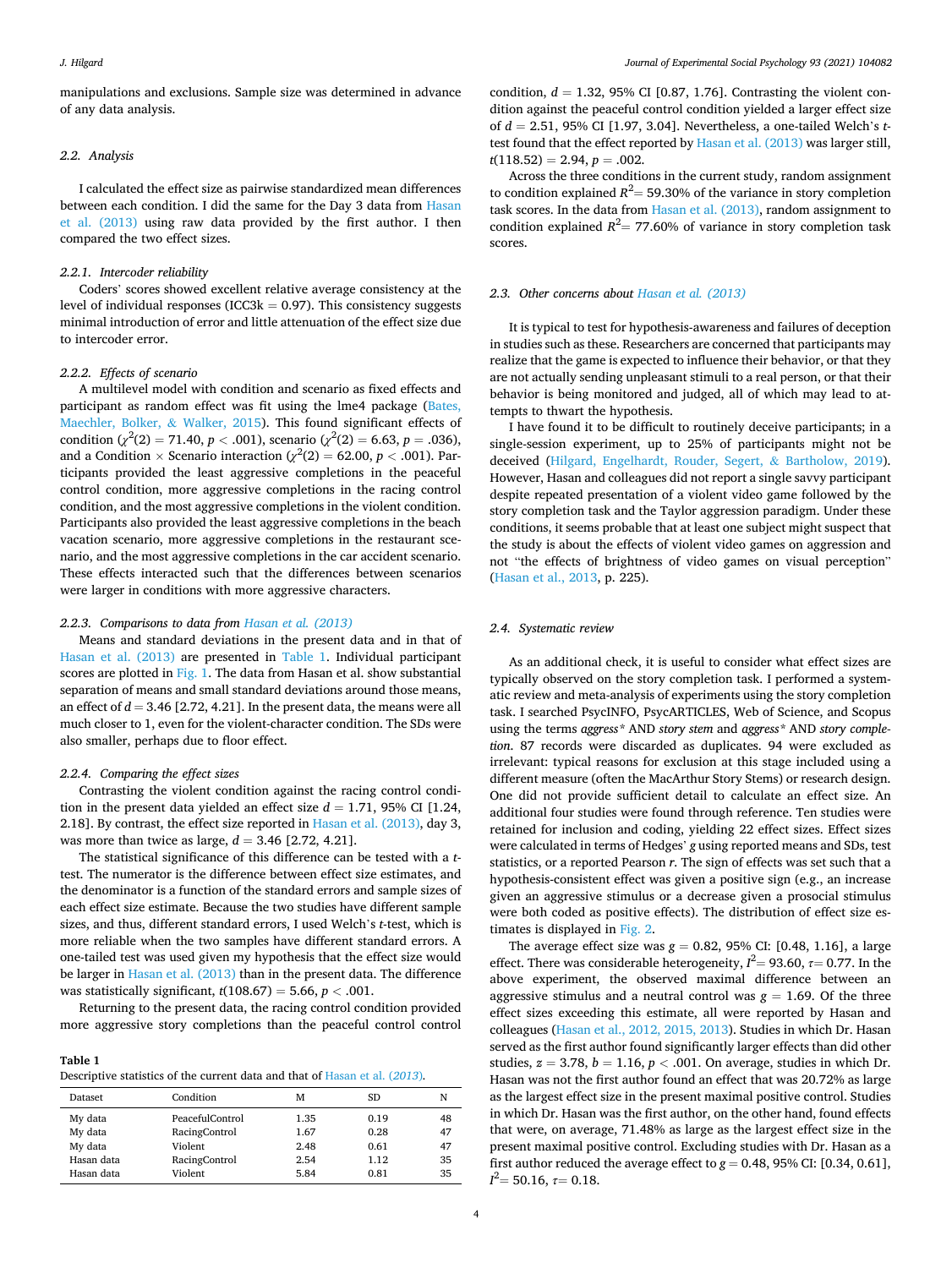<span id="page-4-0"></span>

**Fig. 1.** Story completion task scores per participant in the present data and in Day 3 of [Hasan et al. \(2013\)](#page-8-0). Data from [Hasan et al. \(2013\)](#page-8-0)  reveals higher mean scores and less overlap between distributions despite using a subtler manipulation. The peaceful control condition is new to this study and was not used in [Hasan et al. \(2013\).](#page-8-0) Note that participant scores in my data represent an average across all three story scenarios, whereas those in [Hasan et al. \(2013\)](#page-8-0) represent a single random scenario.

**Fig. 2.** Observed effect sizes in studies using the story completion task. The dashed vertical line indicates the effect size of the contrast between the mass shooter character from *GTAV* and the racer from *DiRT 2* in the present maximal positive control. The solid vertical line indicates the effect size of the contrast between the *GTAV* character and the peaceful architect from *Heavy Rain*. All estimates exceeding the effect sizes found in the present maximal positive control are reported by Hasan and colleagues.

# *2.5. Limitations*

The guidelines for coding participant responses were a little vague. It is more common in the literature to score responses dichotomously as "aggressive" or "not aggressive" (e.g., Bushman & [Anderson, 2002\)](#page-8-0) using the scoring rubric provided by C. A. [Anderson \(1999a\)](#page-8-0). When I asked how to score responses per Dr. Hasan's methods, Dr. Hasan said to code responses using the instructions from C. A. [Anderson \(1999a\)](#page-8-0) but on a 1–7 scale instead of a 0, 1 scale. In the absence of a more rigorous coding rubric, it is hard to tell what distinguishes, for example, a rating of 3 from a rating of 4. Maybe differences in coding practices can explain some of the differences between Dr. Hasan's data and my own. I note that the modal code in Dr. Hasan's data is 2, whereas the modal code in my data is 1.

My approach to coding might have increased the variability across responses within a subject. It is possible that when all of a participants' responses are coded together some manner of Gestalt emerges and makes the ratings more like each other. Our approach was to avoid that Gestalt and code each response in isolation. If this increases variability

within subjects, it will reduce the effect size.

Another limitation is the differences in participant demographics between the present research and [Hasan et al. \(2013\).](#page-8-0) In [Hasan et al.](#page-8-0)  [\(2013\),](#page-8-0) half of participants were male; in the present research, only 20% of participants were male. Additionally, research participants in [Hasan](#page-8-0)  [et al. \(2013\)](#page-8-0) were French, whereas those in the present research were American. These differences in sample, however, are unlikely to explain the differences in results, as there is no theoretical reason to expect an interaction between condition and participant sex or nationality on story completion task scores of sufficient strength to explain the differences between the present study and [Hasan et al. \(2013\)](#page-8-0).

Although these results are informative regarding the plausibility of the effect sizes reported in [Hasan et al. \(2013\)](#page-8-0), it would be interesting to know whether maximal positive controls can be implemented in other similar measures to detect implausibly large effect sizes. It might also be interesting to explore the typical ratio between effect sizes in primary research and the effect size in maximal positive control. I continue this work in Study 2 by conducting a maximal positive control using another measure of aggressive cognitions, the word completion task (C. A.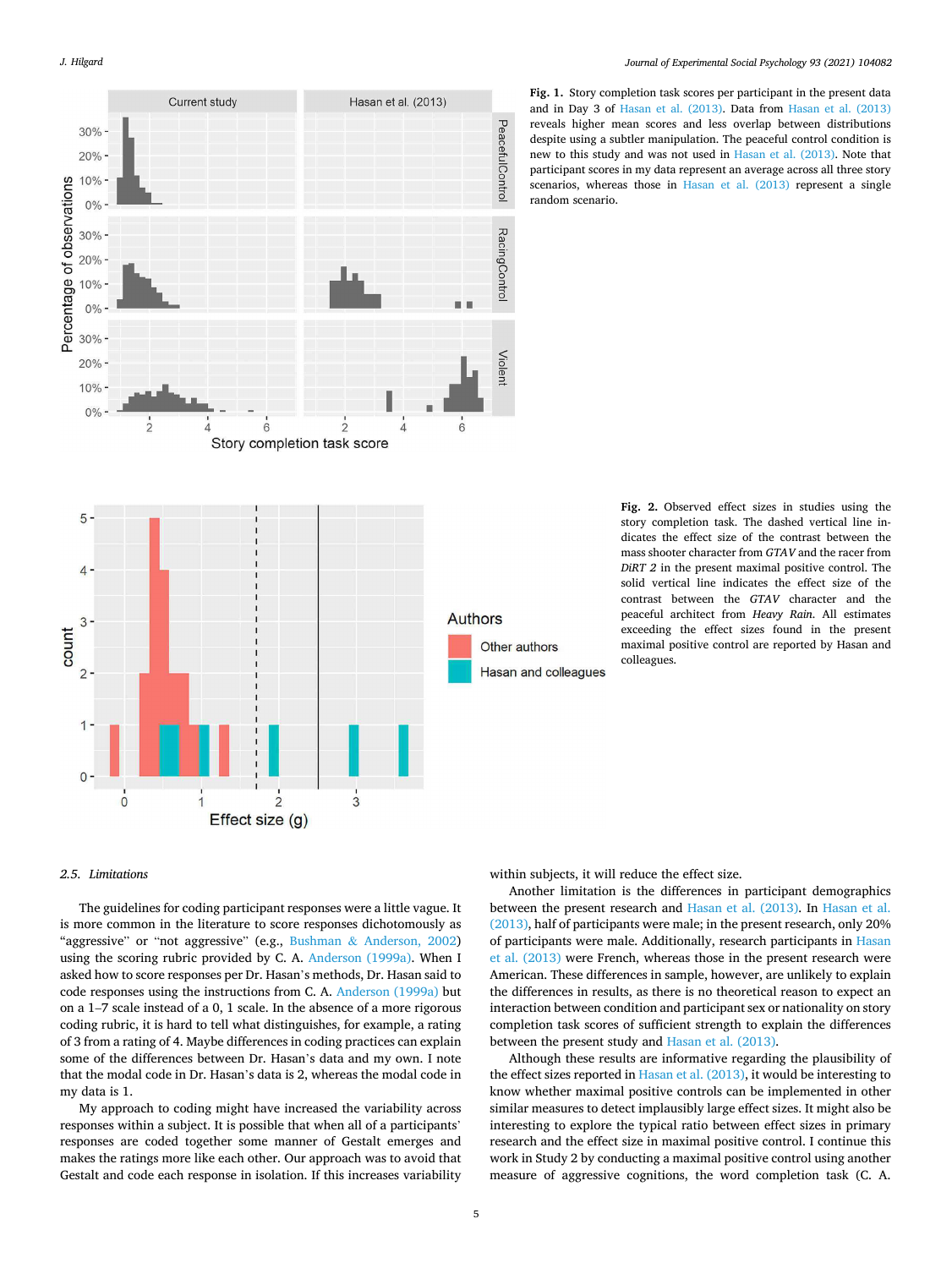#### [Anderson, 1999b](#page-8-0)).

#### **3. Study 2: The word completion task**

The word completion task is another popular measure of aggressive cognition. Participants are presented with word stems that can be completed as either aggressive or non-aggressive words (e.g. KI\_\_ could be completed as KILL or KISS; MU\_\_ER could become MURDER or MUTTER). To the extent that a person's aggressive schemas are activated, it is expected that that person will generate more aggressive, and fewer non-aggressive, word completions. The task is sometimes scored as the total count of aggressive completions. At other times, the task is scored as the proportion of aggressive completions out of total completions.

Several extraneous factors may introduce error variance into the word completion task. Verbal skill may influence whether participants are able to think of a completion, aggressive or otherwise, for some word stems. This influence may be greater still when the task uses a time limit to encourage automatic responding. There may also be error variance in whether a given word-stem completion necessarily represents aggressive cognition. Some words like DROWN or CHOKE may be either aggressive or merely tragic depending on whether the participant intends them as transitive or intransitive—one can be choked by an assailant, but one can also choke on a pretzel. These ambiguities may also be a source of error variance.

I examine the largest plausible effect size in this task under time pressure by randomly assigning members of a large undergraduate survey class to generate as many or as few aggressive words as possible given the supplied stems.

#### *3.1. Method*

Participants were 73 students in an undergraduate lecture course participating as a classroom activity. I did not perform a power analysis; instead, the sample size was set by the number of students in attendance that day. A post-hoc sensitivity analysis conducted after data collection indicated 80% one-tailed power to detect differences between conditions as small as  $\delta = 0.73$  (G\*Power 3.1, independent samples *t*-test). Participants performed the word completion task under one of three conditions. In the default condition, participants received the typical task instructions to generate as many words as possible. In the aggressive condition, participants were instructed to generate as many aggressive words as possible. In the nonaggressive condition, participants were instructed to generate as many nonaggressive words as possible. The word list was taken from C. A. [Anderson \(1999b\)](#page-8-0). Half the words have potential aggressive completions. All participants were given five minutes to complete the measure and were encouraged to skip to the next word stem if a suitable completion did not come to mind. Research assistants later coded the responses using the scoring rubric from C. A. [Anderson \(1999b\),](#page-8-0) counting up the total number of aggressive word completions provided by each participant.

# *3.2. Results*

On average, without specific instructions, participants generated  $6.76$  (SD = 2.55) aggressive words. Participants instructed to generate only aggressive words generated  $14.71$  (SD = 3.96) aggressive words, an increase of  $d = 2.36$  over the no-instruction control. Participants instructed to generate only nonaggressive words generated  $2.08$  (SD = 2.57) aggressive words, a decrease of  $d = -1.80$  from the no-instruction control. The two instruction conditions differed by *d* = 3.72.

## *3.3. Systematic review*

I searched PsycINFO, PsycARTICLES, Web of Science, and Scopus using the terms *aggress\** AND *word completion task* and *aggress\** AND *word fragment*. 31 records were discarded as duplicates. 35 were excluded as irrelevant; several were the similar death-thought accessibility task frequently used in terror management research. Two were excluded for insufficient detail. In the end, 30 unique articles containing 33 studies and 41 effect sizes were retained for inclusion and coding. Effect sizes were extracted and converted to Hedges' *g*. The distribution of effect size estimates is displayed in [Fig. 3.](#page-6-0)

The average absolute value of the effect size was  $g = 0.44$ , 95% CI: [0.33, 0.55],  $I^2$  = 71.40,  $\tau$  = 0.28. This average effect size was 24.63% as large as the difference between the participants instructed to generate as many aggressive words as possible and the control condition. It was 18.77% as large as the difference between participants instructed to generate as many and as few aggressive words as possible. No individual effect sizes were noticed as approaching the size of the contrasts found in the present study. Thus, this search does not find any studies reporting implausibly large effects on the word completion task.

Although this study did not find any results of implausible size, it has a few parallels to Study 1. Effect sizes are roughly similar across studies, with an aggression-increasing positive control causing an increase of roughly  $d = 1.5$  relative to control and roughly  $d = 2.5$  relative to an aggression-decreasing positive control. It also finds that reported effects retrieved through systematic review are, on average, about  $\sim$  20–25% as large as effects from a maximal positive control. These are, of course, only two studies; further research would be necessary to estimate the average ratio between reported effect sizes and effect sizes from maximal positive controls. Study 2 also demonstrates that, even with explicit instruction to maximize or minimize one's score, there is a moderate amount of variance within conditions.

Both Study 1 and Study 2 have concerned between-subjects effect size estimates on a projective task. In Study 3, I extend the method to a within-subjects effect in a reaction-time task: the aggressive-emotion Stroop task.

#### **4. Study 3: The aggressive-emotion stroop**

Most readers will be familiar with the classic version of the Stroop task, in which participants indicate the color of the ink in which text is printed. When the text of the word matches the color of the ink (e.g., the word "red" printed in red), processing either the text or the ink color will prepare the correct response, and reaction times are quick. When the text of the word does not match the color of the ink (e.g., the word "green" printed in red), the prepotent tendency to process the text interferes with processing of the color and preparation of the correct response, and reaction times are slowed.

In contrast to the color Stroop, which measures interference of color words on the ability to indicate a color, the aggressive-emotion Stroop measures interference of emotionally-valenced words on the ability to indicate a color. Participants again indicate the color of the ink, but some words are emotionally neutral while others are aggressive. This does not create an obvious response conflict like the color-word Stroop, but it is theorized that, to the extent that a participant experiences the activation or priming of aggressive thoughts, the tendency to read the word will interfere with naming the word's color. Thus, to the extent that a participant is thinking aggressive thoughts, a greater latency is expected on aggressive-word trials compared to non-aggressive-word trials ([Anderson, Anderson,](#page-8-0) & Deuser, 1996).

This process is more subtle, and researchers tend to find aggression Stroop effects an order of magnitude or two smaller than in the classic Stroop task. Whereas the classic color Stroop finds effects in the range of 65-150 ms [\(Davidson, Zacks,](#page-8-0) & Williams, 2003; Haaf & [Rouder, 2017](#page-8-0)), aggressive-emotion Stroop effects are frequently in the tens, and sometimes single digits, of milliseconds. Nevertheless, some studies have reported aggression Stroop effects in the hundreds of milliseconds—effects comparable to, and sometimes even stronger than, the classic color Stroop.

To test the largest plausible aggression Stroop effect, I developed a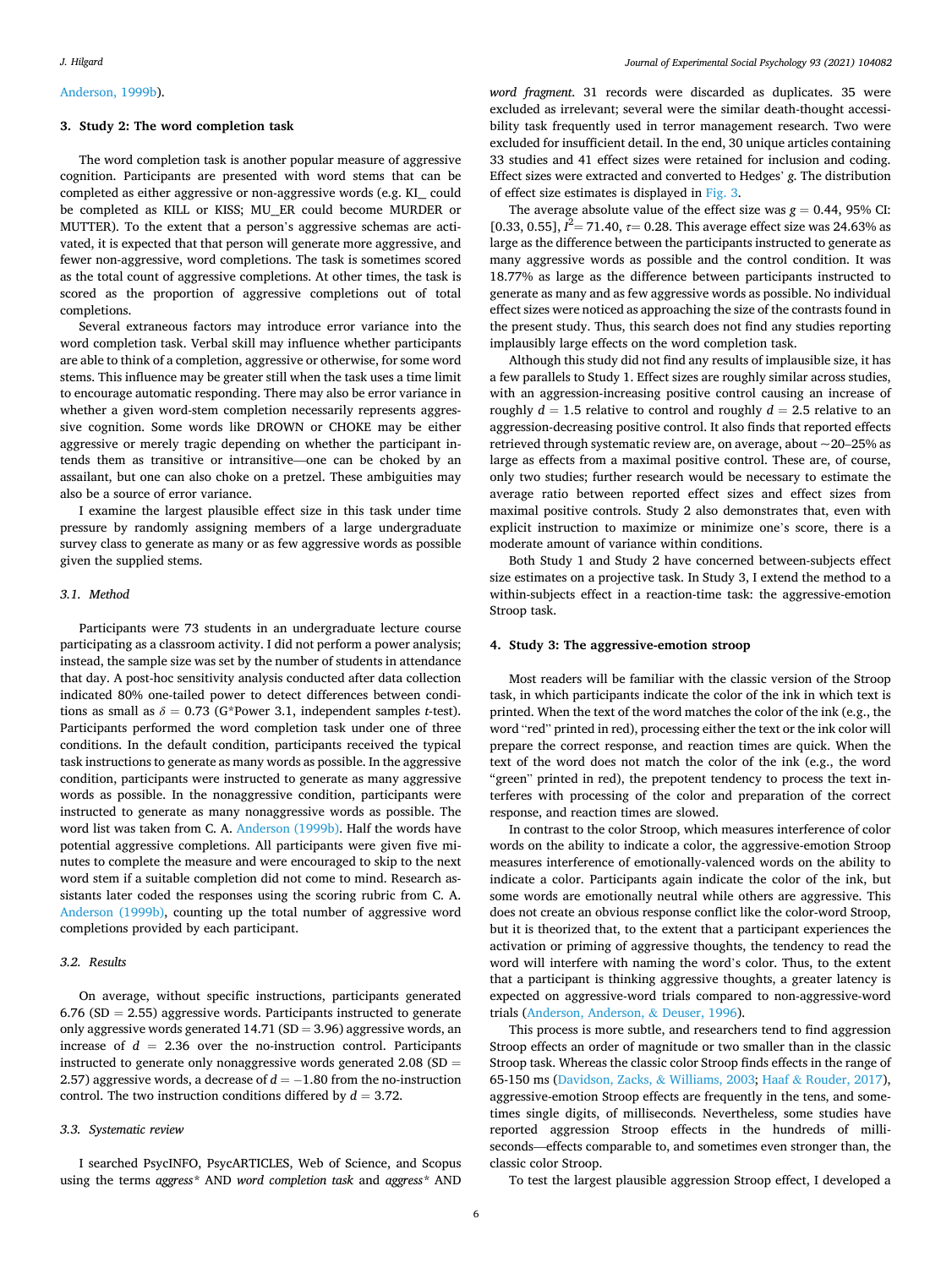<span id="page-6-0"></span>*J. Hilgard* 



**Fig. 3.** Effect sizes reported in the word completion task. No effects approach the effect sizes seen in maximal positive control. The dashed vertical line represents the contrast between participants instructed to generate as many aggressive words as possible and participants given no special instructions. The solid vertical line represents the contrast between participants instructed to generate as many aggressive words as possible and participants instructed to generate as few aggressive words as possible.

modified Stroop task in which participants *must both* read the word *and*  indicate its color. Thus, in this condition, there is little variance in the degree to which participants read the target word instead of indicating its color: all participants are *required* to fully read the word in addition to identifying the color of the ink.

This condition is compared to a task in which the participant indicates the color of a string of six Xs. In this condition, there is no word to read, and so word-reading cannot interfere with the identification of the color at all. In this way, we can assess the largest plausible difference in reaction times caused by the interference of reading a word's semantic content while identifying the color of its ink.

# *4.1. Method*

The preregistered target sample size was set at 80 because it seemed, heuristically, an appropriate size to get a decent degree of precision in estimation. Eighty-two participants were recruited from Prolific.co, provided informed consent via a consent form on Qualtrics, and per-formed a PsychoJS computer task on [Pavlovia.org](http://Pavlovia.org).<sup>1</sup> Six participants were excluded for insufficient accuracy, leaving a final sample of 76. Participants were 42 males and 34 females with mean age 31.19 years (*SD* = 9.47) and three not reporting an age. Prolific did not provide data on the ethnic or racial representation of the sample. The task lasted approximately 15 min, and participants were paid \$1.65 for their time. This study was preregistered at <https://osf.io/hfvsk/>. All participants provided informed consent (Illinois State University ethics approval IRB-2020-228).

Participants performed two tasks in counterbalanced order. Participants performed both tasks with the left hand placed on the S, D, and F keys and the right hand placed on the J, K, and L keys.

In the complex task condition, participants pressed one of six keys to indicate both the color and content of a word stimulus. For an nonaggressive word, participants used their left hand, pressing S for red ink, D for green ink, and F for blue ink. For an aggressive word, participants used their right hand, pressing J for red ink, K for green ink, and L for blue ink. A fixation cross was presented between trials for a duration of 550-600 ms. Each of twenty aggressive and twenty nonaggressive words

were presented once in each color for a total of 120 trials. See supplementary fig. S1 for a schematic.

In the simple task condition, participants pressed one of three keys to indicate the color of a string of Xs. To keep the tasks comparable, this task was also performed with two hands: some trials required participants to use their left hand, and other trials required participants to use their right hand. To indicate which hand to use, participants were first presented a cue of a left or right arrow. Participants were instructed to respond to this cue by pressing any of the three buttons on that hand. Once the participant pressed a button with the cued hand, they were then presented the target string of six Xs in red, green, or blue ink. Participants would then press the appropriate key using the cued hand, on the left hand pressing S for red, D for green, and F for blue, and on the right hand pressing J for red, K for green, and L for blue. After the participant's response to the target, a fixation cross was presented for 250-300 ms before the next arrow cue. Each cue was presented with each color twenty times each for a total of 120 trials. See supplementary fig. S2 for a schematic. $<sup>2</sup>$ </sup>

Participants performed four practice blocks. First, participants practiced using the left hand to indicate the color of nonaggressive words (15 trials). Second, they practiced using the right hand to indicate the color of nonaggressive words (15 trials). Third, they practiced using the left and right hands to sort aggressive and nonaggressive words (20 trials). Lastly, they practiced using both hands to sort words according to both their aggressive content and the color of the ink (30 trials). To reduce errors and latency caused by forgetting the response mapping, the response mapping was displayed on the screen throughout.

To be included in the analysis, participants had to perform at 50% accuracy or greater on both tasks. (Chance accuracy would be 17%.) For each participant, reaction times for correct trials were averaged within each task and a difference score calculated.

Two small changes were made from the preregistration. First, the preregistration indicated that participants would be retained if they had ≥50% accuracy across *all* trials; this was changed to be a requirement on *each* task in case participants misunderstood or withheld effort on one task but not the other. Second, trials with latency in excess of 10s were

 $^{\rm 1}$  Two inattentive participants were identified, excluded, and replaced during the batch data collection, yielding 82 total participants instead of the preregistered 80.

 $2$  Button mappings could not be counterbalanced across participants due to limitations of the PsychoJS program used for online data collection. Because the measure of interest is a within-subjects difference not confounded with button mapping, this is unlikely to be a major limitation of the study.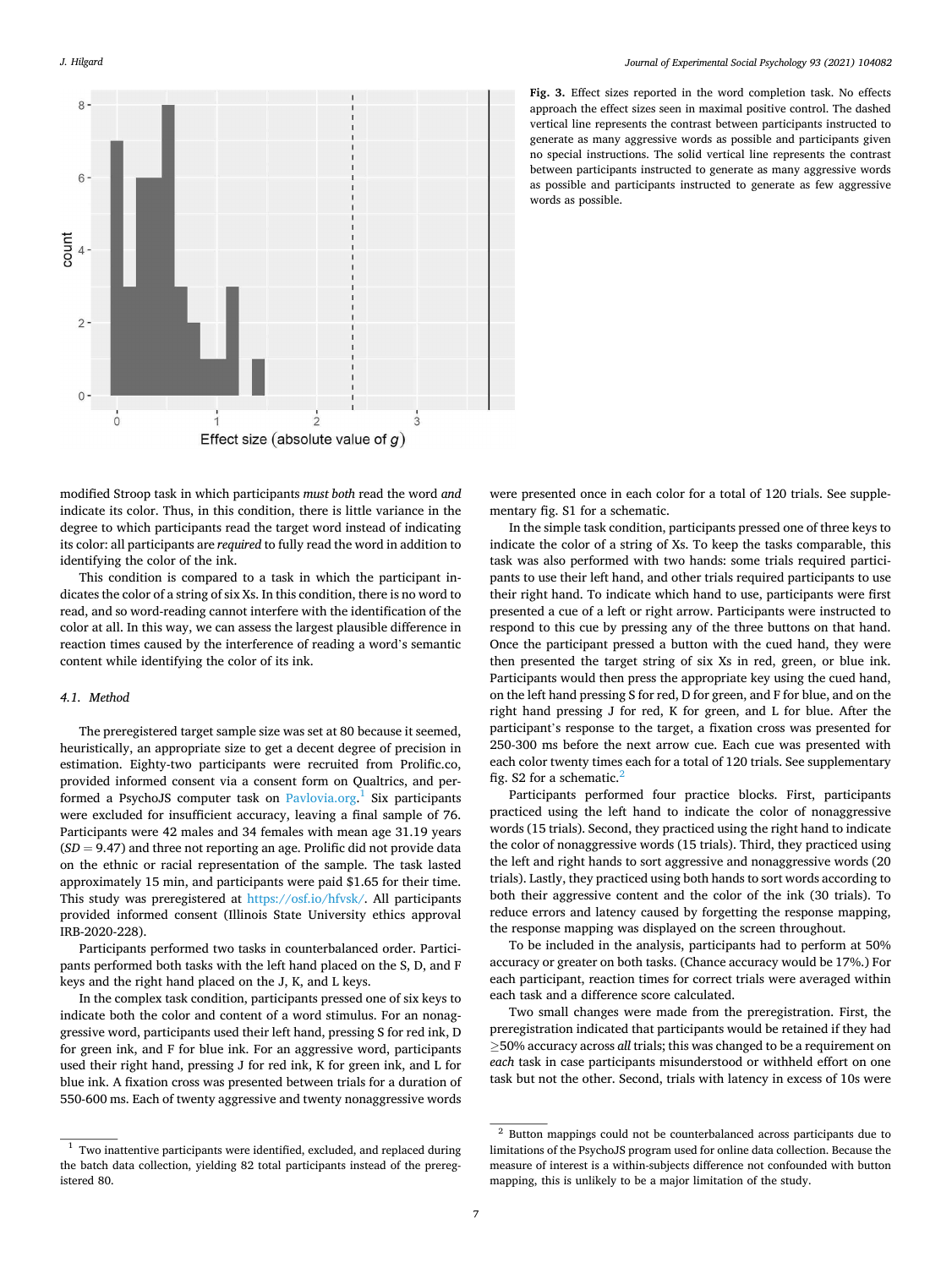# discarded as outliers.

#### *4.2. Results*

As expected, responses were slower in the complex task,  $M = 1235$ ms (*SD* = 349 ms), than in the simple task, *M* = 823 ms (*SD* = 221 ms). Across participants, the average difference score was 412 ms (*SD* = 289 ms), 95% CI [346 ms, 477 ms]. This is a large difference in reaction times, about 2–4 times larger than the color Stroop effect. However, it is interesting to know that even this obvious effect does not exceed half a second in latency.

#### *4.3. Systematic review*

I searched PsycINFO, PsycARTICLES, Web of Science, and Scopus using the terms *aggress\* emotion\** and *Stroop*. 67 records were discarded as duplicates. 79 were excluded as irrelevant: typical reasons for exclusion at this stage included using a different measure (e.g., the typical color Stroop or an emotion Stroop not related to aggression) or research design. Data from seven studies could not be coded due to insufficient detail in reporting. Twenty-seven studies were retained for inclusion and coding, reporting emotion-Stroop effects in 88 cells. Reported aggressive-emotion Stroop effects in ms were extracted from each cell of each study. The distribution of aggressive-emotion Stroop effects is presented in Fig. 4.

Some studies reported effect sizes equal to or greater than the effect observed in maximal positive control. [Smeijers, Bulten, Buitelaar, and](#page-9-0)  [Verkes \(2018\)](#page-9-0) reported emotion Stroop effects ranging from −15.5 s to +1.3 s. [Sun, Wang, and Bai \(2019\)](#page-9-0) reported emotion Stroop effects of up to 400 ms. Two other studies reported emotion-Stroop effects comparable to the color Stroop effect but smaller than the maximal positive control [\(Sani, Tabibi, Fadardi,](#page-8-0) & Stavrinos, 2017; [Zhang et al., 2019\)](#page-9-0).

Meta-analysis was not possible due to the infrequency with which standard errors of the difference score were reported. The median absolute value of the aggressive-emotion Stroop effect was 16.5 ms—about 4% as large as the maximal positive control. Among the studies reviewed here, some cells of some experiments reported effects 45% [\(Zhang et al.,](#page-9-0)  [2019\)](#page-9-0), 98% ([Sun et al., 2019](#page-9-0)), and 3760% [\(Smeijers et al., 2018\)](#page-9-0) as large as the maximal positive control. It may be beneficial to double-check the reports containing these effect sizes.

Thus, the approach of maximal positive controls can be applied to both between-subjects and within-subjects effects and both tasks involving the coding of responses and the calculation of reaction time differences. In this third study, only one study was found to report effects fully in excess of the effect from maximal positive control ([Smeijers](#page-9-0) 

[et al., 2018](#page-9-0)). An inspection of that paper's methods indicates that this effect is impossible—the task is described as having a reaction-time deadline of 1500 ms, making it impossible to have a difference between conditions of 15,000 ms. Another study was found to approach, but not to exceed, the effect size from maximal positive control [\(Sun](#page-9-0)  [et al., 2019\)](#page-9-0). Although it may be rare to find effect sizes completely exceeding those found in maximal positive control, the combination of maximal positive controls and systematic review may be helpful in evaluating the plausibility of certain effect sizes.

In contrast to Studies 1 and 2, the typical effect was much smaller than that found in maximal positive control (here, 4%, compared to 21% in Study 1 and 25% in Study 2). This may be a feature of the particular subtlety of the emotion-Stroop effect, or it may be that within-subject differences are stronger in maximal positive controls than betweensubject differences. I encourage other researchers to experiment with maximal positive controls to explore their properties in relation to primary research.

### **5. General discussion**

Maximal positive controls can provide a cost-effective way to establish the upper bound of plausible effect sizes in a measure. These upper bounds can be useful in detecting errors in previously published literature. Although implausibly large effect sizes may indicate errors in data collection, errors in analysis, or even possible misconduct, it has been my experience that journals are reluctant to issue expressions of concern for implausibly large results. This reluctance may be caused by the difficulty in determining which results are "too big"—a subjective decision that depends on the judgments and expectations of individual researchers and editors. These individual judgments may be better aligned through the empirical support provided by the collection of maximal positive controls. In this way, maximal positive controls might help identify erroneous reports by providing an empirical estimate of how big is too big.

The three examples provided here revealed some possibly erroneous reports. Study 1 suggests that even the largest effect sizes observed on the story completion task should nevertheless be smaller than those repeatedly reported by [Hasan et al. \(2012, 2013, 2015\)](#page-8-0). This indicates some manner of confound or error in the study. Because of this likely error, it is not clear that the inferences from [Hasan et al. \(2013\)](#page-8-0) are correct: Violent video games might not increase hostile-world beliefs and aggressive behavior, hostile-world beliefs might not mediate effects of violent games on aggressive behavior, and effects of violent video games (if any) might not accumulate from day to day. To my knowledge, the only other such long-term experiment was that of [Kühn et al. \(2019\)](#page-8-0),



**Fig. 4.** Histogram of absolute values of aggressive-emotion Stroop scores per cell. The vertical line indicates the effect observed in the maximal positive control. *Note:*  One outlier of 15,471 ms ([Smeijers et al., 2018](#page-9-0)) is not included in this graph.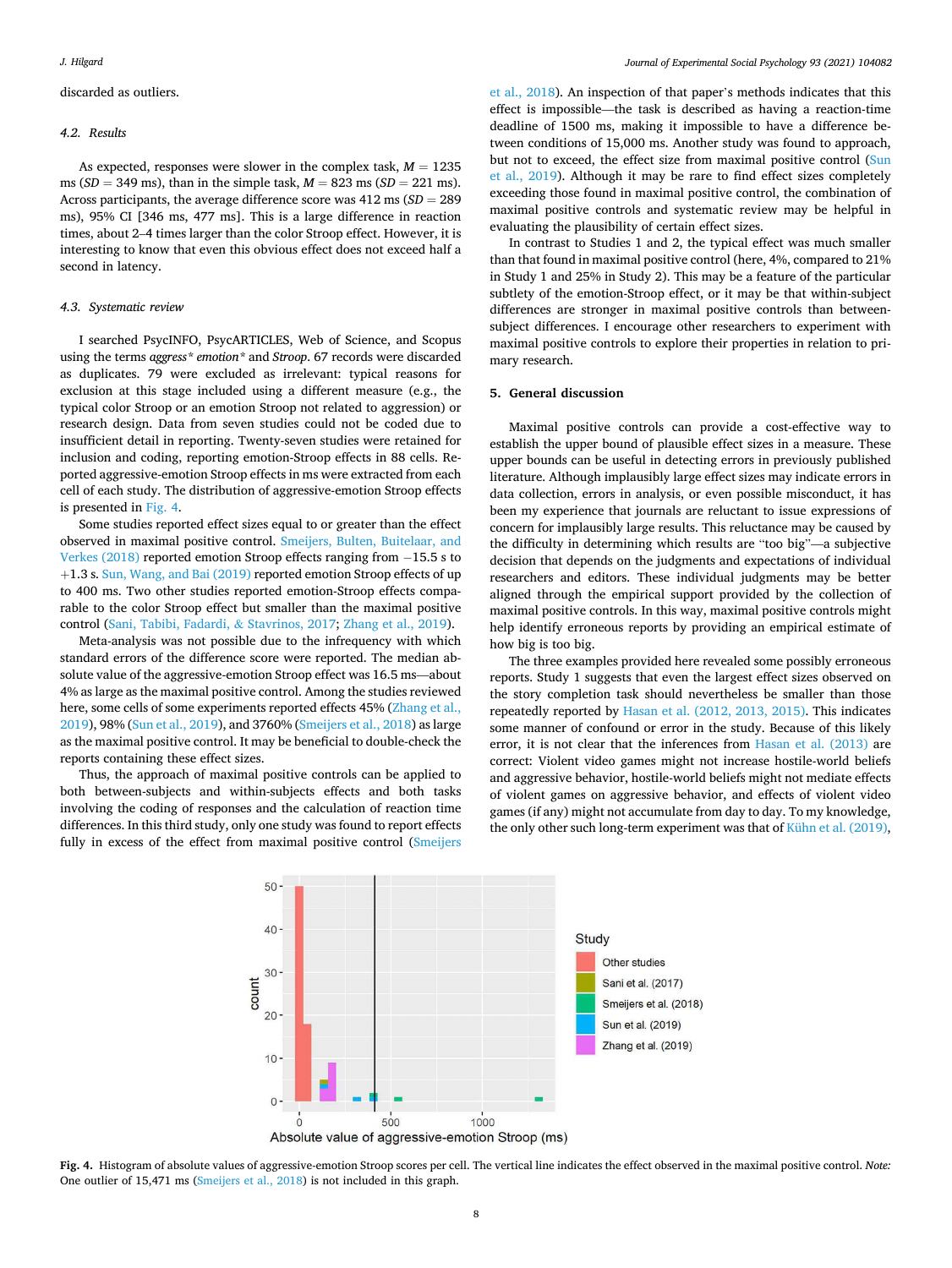<span id="page-8-0"></span>who observed that two months of *Grand Theft Auto V* caused an increase in word completion task scores, but no significant increase on a measure of aggressive world view, an aggressive-cognition lexical decision task, or the Buss-Perry aggression questionnaire. New research will be necessary to test these claims.

Study 3 similarly suggests that even the strongest aggressive-emotion Stroop effect should not exceed about 400 ms. A review of the literature finds a few aggression-emotion Stroop differences of comparable or greater magnitude ([Smeijers et al., 2018; Sun et al., 2019\)](#page-9-0). There may be value in double-checking the accuracy of these reports.

In Study 2, by contrast, no studies using the word completion task approached the large effects found using maximal positive controls. Although individual differences in verbal skill may still represent a source of nuisance variance in this task, such differences do not seem to substantially limit the effect sizes one could obtain on this measure.

Researchers using these tasks may benefit from considering the effect size estimates in this study as benchmarks. For example, in the story completion task, if the difference between a peaceful architect and a mass murderer is  $d = 2.5$ , and the difference between that architect and an extreme sports enthusiast is  $d = 1.3$ , researchers should expect to find smaller effect sizes when using subtler manipulations and asking about the task's usual generic characters like "Todd" and "Jane." Similarly, in the aggressive emotion Stroop, researchers should expect to find emotion Stroop effects of no more than 400 ms. When researchers estimate how many trials per participant or participants per study they should collect, reference to these estimates may help to inform power analyses by suggesting firm upper limits on even the most optimistic of effect size estimates. In the future, researchers may be able to develop heuristics about the typical ratio between an effect size observed in maximal positive control and in primary research.

One last practical suggestion can be made regarding the administration of the story completion task. Researchers can benefit from considering the influence of the different story stems, which elicited different mean scores. Although it is desirable to use multiple task stimuli to improve the task's generalizability, failing to model the effects of stimulus will leave those effects as error variance, reducing the effect size and degrading study power. The Condition  $\times$  Scenario interaction suggests that the car accident scenario may be more sensitive than the other scenarios, perhaps by avoiding a floor effect.

Researchers are encouraged to use maximal positive controls to inspect the plausibility of effect sizes reported in their literatures. Maximal positive controls may be collected at lower cost than direct replications. Because maximal positive controls are deliberately dissimilar from original studies, they may also avoid some concerns common to direct replications such as omitted moderators [\(Stroebe](#page-9-0) & Strack, [2014\)](#page-9-0), contextual sensitivity of effects [\(Van Bavel, Mende-Siedlecki,](#page-9-0)  Brady, & [Reinero, 2016\)](#page-9-0), or the presence or absence of researcher "flair" (Baumeister, 2016). These concerns may avoided when there is a strong logical case that the maximal positive control should yield an effect strictly larger than the original work. Through the use of this method, researchers may learn more about the properties of their measurements, the range of plausible effect sizes, and the quality of research data, thereby facilitating faster scientific self-correction and improving the quality of data used in theory development.

#### **Open practices**

Raw data and materials for Studies 1, 2, and 3 and the meta-analyses presented alongside them are available at<https://osf.io/7um6d/>. Study 3 was successfully preregistered at [https://osf.io/hfvsk.](https://osf.io/hfvsk)

#### **Acknowledgements**

I thank Ryan Barry, Taylor Lingle, Sydney Olshak, Joie Pecoraro, Louis Sanchez, and Hannah Westphal for their help in data collection and coding. I also thank Robert Calin-Jageman for inspiring this work through a conversation at SIPS2018, Roger Giner-Sorolla for suggesting the maximal positive control used in Study 1, and Dawn McBride for consultation regarding task design in Study 3.

# **Appendix A. Supplementary data**

Supplementary data to this article can be found online at [https://doi.](https://doi.org/10.1016/j.jesp.2020.104082)  [org/10.1016/j.jesp.2020.104082.](https://doi.org/10.1016/j.jesp.2020.104082)

#### **References**

- [Akhtar-Danesh, N., & Dehghan-Kooshkghazi, M. \(2003\). How does correlation structure](http://refhub.elsevier.com/S0022-1031(20)30422-4/rf0005)  [differ between real and fabricated data-sets?](http://refhub.elsevier.com/S0022-1031(20)30422-4/rf0005) *BMC Medical Research Methodology, 3*  [\(1\), 18](http://refhub.elsevier.com/S0022-1031(20)30422-4/rf0005).
- [American Psychological Association. \(2015\).](http://refhub.elsevier.com/S0022-1031(20)30422-4/rf0010) *Resolution on Violent Video Games*.
- [Anderson, C. A. \(1999a\).](http://refhub.elsevier.com/S0022-1031(20)30422-4/rf0015) *Story completion task*. [Anderson, C. A. \(1999b\).](http://refhub.elsevier.com/S0022-1031(20)30422-4/rf0020) *Word completion task*.
- [Anderson, C. A., Anderson, K. B., & Deuser, W. E. \(1996\). Examining an affective](http://refhub.elsevier.com/S0022-1031(20)30422-4/rf0025)  [aggression framework weapon and temperature effects on aggressive thoughts,](http://refhub.elsevier.com/S0022-1031(20)30422-4/rf0025)  affect, and attitudes. *[Personality and Social Psychology Bulletin, 22](http://refhub.elsevier.com/S0022-1031(20)30422-4/rf0025)*(4), 366–376.
- Anderson, C. A., Shibuya, A., Ihori, N., Swing, E. L., Bushman, B. J., Sakamoto, A., … Saleem, M. (2010). Violent video game effects on aggression, empathy, and prosocial behavior in eastern and Western countries: A meta-analytic review. *Psychological Bulletin, 136*(2), 151–173. [https://doi.org/10.1037/a0018251.](https://doi.org/10.1037/a0018251)
- Bates, D., Maechler, M., Bolker, B., & Walker, S. (2015). Fitting linear mixed-effects models using lme4. Journal of Statistical Software*,* 67(1), 1–48. Doi:[10.18637/jss.v0](https://doi.org/10.18637/jss.v067.i01)  [67.i01.](https://doi.org/10.18637/jss.v067.i01)
- Baumeister, R. F. (2016). Charting the future of social psychology on stormy seas: Winners, losers, and recommendations. *Journal of Experimental Social Psychology, 66*, 153–158. <https://doi.org/10.1016/j.jesp.2016.02.003>.
- [Bushman, B. J. \(2016\). Violent media and hostile appraisals: A meta-analytic review.](http://refhub.elsevier.com/S0022-1031(20)30422-4/rf0040)  *[Aggressive Behavior, 42](http://refhub.elsevier.com/S0022-1031(20)30422-4/rf0040)*(6), 605–613.
- Bushman, B. J., & Anderson, C. A. (2002). Violent video games and hostile expectations: A test of the general aggression model. *Personality and Social Psychology Bulletin, 28*  (12), 1679–1686. [https://doi.org/10.1177/014616702237649.](https://doi.org/10.1177/014616702237649)
- [Calvert, S. L., Appelbaum, M., Dodge, K. A., Graham, S., Nagayama Hall, G. C.,](http://refhub.elsevier.com/S0022-1031(20)30422-4/rf0050) Hamby, S., … [Hedges, L. V. \(2017\). The American Psychological Association task](http://refhub.elsevier.com/S0022-1031(20)30422-4/rf0050) [force assessment of violent video games: Science in the service of public interest.](http://refhub.elsevier.com/S0022-1031(20)30422-4/rf0050) *[American Psychologist, 72](http://refhub.elsevier.com/S0022-1031(20)30422-4/rf0050)*(2), 126.
- [Davidson, D. J., Zacks, R. T., & Williams, C. C. \(2003\). Stroop interference, practice, and](http://refhub.elsevier.com/S0022-1031(20)30422-4/rf0055)  aging. *[Aging, Neuropsychology, and Cognition, 10](http://refhub.elsevier.com/S0022-1031(20)30422-4/rf0055)*(2), 85–98.
- Greitemeyer, T., & Mügge, D. O. (2014). Video games do affect social outcomes. *Personality and Social Psychology Bulletin, 40*(5), 578–589. [https://doi.org/10.1177/](https://doi.org/10.1177/0146167213520459)  [0146167213520459.](https://doi.org/10.1177/0146167213520459)
- [Haaf, J. M., & Rouder, J. N. \(2017\). Developing constraint in bayesian mixed models.](http://refhub.elsevier.com/S0022-1031(20)30422-4/rf0065)  *[Psychological Methods, 22](http://refhub.elsevier.com/S0022-1031(20)30422-4/rf0065)*(4), 779.
- Hasan, Y., Bègue, L., & Bushman, B. J. (2012). Viewing the world through "blood-red tinted glasses"[: The hostile expectation bias mediates the link between violent video](http://refhub.elsevier.com/S0022-1031(20)30422-4/rf0070)  game exposure and aggression. *[Journal of Experimental Social Psychology, 48](http://refhub.elsevier.com/S0022-1031(20)30422-4/rf0070)*(4), .<br>953–[956](http://refhub.elsevier.com/S0022-1031(20)30422-4/rf0070).
- Hasan, Y., Bègue, L., & Bushman, B. J. (2015). To be cruel or kind? Hostile expectation [bias mediates the link between violent video games and aggression and prosocial](http://refhub.elsevier.com/S0022-1031(20)30422-4/rf0075)  behavior. In *[International Society for Research on Aggression](http://refhub.elsevier.com/S0022-1031(20)30422-4/rf0075)*.
- Hasan, Y., Bègue, L., Scharkow, M., & Bushman, B. J. (2013). The more you play, the [more aggressive you become: A long-term experimental study of cumulative violent](http://refhub.elsevier.com/S0022-1031(20)30422-4/rf0080)  [video game effects on hostile expectations and aggressive behavior.](http://refhub.elsevier.com/S0022-1031(20)30422-4/rf0080) *Journal of [Experimental Social Psychology, 49](http://refhub.elsevier.com/S0022-1031(20)30422-4/rf0080)*(2), 224–227.
- [Hilgard, J. \(2019\). Comment on Yoon and Vargas \(2014\): An implausibly large effect](http://refhub.elsevier.com/S0022-1031(20)30422-4/rf0085)  from implausibly invariant data. *[Psychological Science, 0956797618815434](http://refhub.elsevier.com/S0022-1031(20)30422-4/rf0085)*.
- [Hilgard, J., Engelhardt, C. R., Rouder, J. N., Segert, I. L., & Bartholow, B. D. \(2019\). Null](http://refhub.elsevier.com/S0022-1031(20)30422-4/rf0090)  [effects of game violence, game difficulty, and 2D: 4D digit ratio on aggressive](http://refhub.elsevier.com/S0022-1031(20)30422-4/rf0090) behavior. *[Psychological Science, 0956797619829688](http://refhub.elsevier.com/S0022-1031(20)30422-4/rf0090)*.
- Kühn, S., Kugler, D. T., Schmalen, K., Weichenberger, M., Witt, C., & Gallinat, J. (2019). Does playing violent video games cause aggression? A longitudinal intervention study. *Molecular Psychiatry, 24*, 1220–1234. [https://doi.org/10.1038/s41380-018-](https://doi.org/10.1038/s41380-018-0031-7) [0031-7.](https://doi.org/10.1038/s41380-018-0031-7)
- Levelt. (2012). *[Flawed science: The fraudulent research practices of social psychologist](http://refhub.elsevier.com/S0022-1031(20)30422-4/rf0100)  [Diederik Stapel](http://refhub.elsevier.com/S0022-1031(20)30422-4/rf0100)*.
- [Moery, E., & Calin-Jageman, R. J. \(2016\). Direct and conceptual replications of Eskine](http://refhub.elsevier.com/S0022-1031(20)30422-4/rf0105) [\(2013\) organic food exposure has little to no effect on moral judgments and](http://refhub.elsevier.com/S0022-1031(20)30422-4/rf0105) prosocial behavior. *[Social Psychological and Personality Science, 7](http://refhub.elsevier.com/S0022-1031(20)30422-4/rf0105)*(4), 312–319.
- [Pelosi, A. J., & Appleby, L. \(1992\). Psychological influences on cancer and ischaemic](http://refhub.elsevier.com/S0022-1031(20)30422-4/rf0110)  heart disease. *[BMJ \[British Medical Journal\], 304](http://refhub.elsevier.com/S0022-1031(20)30422-4/rf0110)*(6837), 1295–1298.
- Richard, F. D., Bond, C. F., & Stokes-Zoota, J. J. (2003). One hundred years of social psychology quantitatively described. *Review of General Psychology, 7*(4), 331–363. <https://doi.org/10.1037/1089-2680.7.4.331>.
- [Rozin, P. \(2006\). Naturalness judgments by lay Americans: Process dominates content in](http://refhub.elsevier.com/S0022-1031(20)30422-4/rf0120)  [judgments of food or water acceptability and naturalness.](http://refhub.elsevier.com/S0022-1031(20)30422-4/rf0120) *Judgment and Decision [making, 1](http://refhub.elsevier.com/S0022-1031(20)30422-4/rf0120)*(2), 7.
- Sani, S. R. H., Tabibi, Z., Fadardi, J. S., & Stavrinos, D. (2017). Aggression, emotional self-regulation, attentional bias, and cognitive inhibition predict risky driving behavior. *Accident Analysis & Prevention, 109*, 78–88. [https://doi.org/10.1016/j.](https://doi.org/10.1016/j.aap.2017.10.006) [aap.2017.10.006](https://doi.org/10.1016/j.aap.2017.10.006).